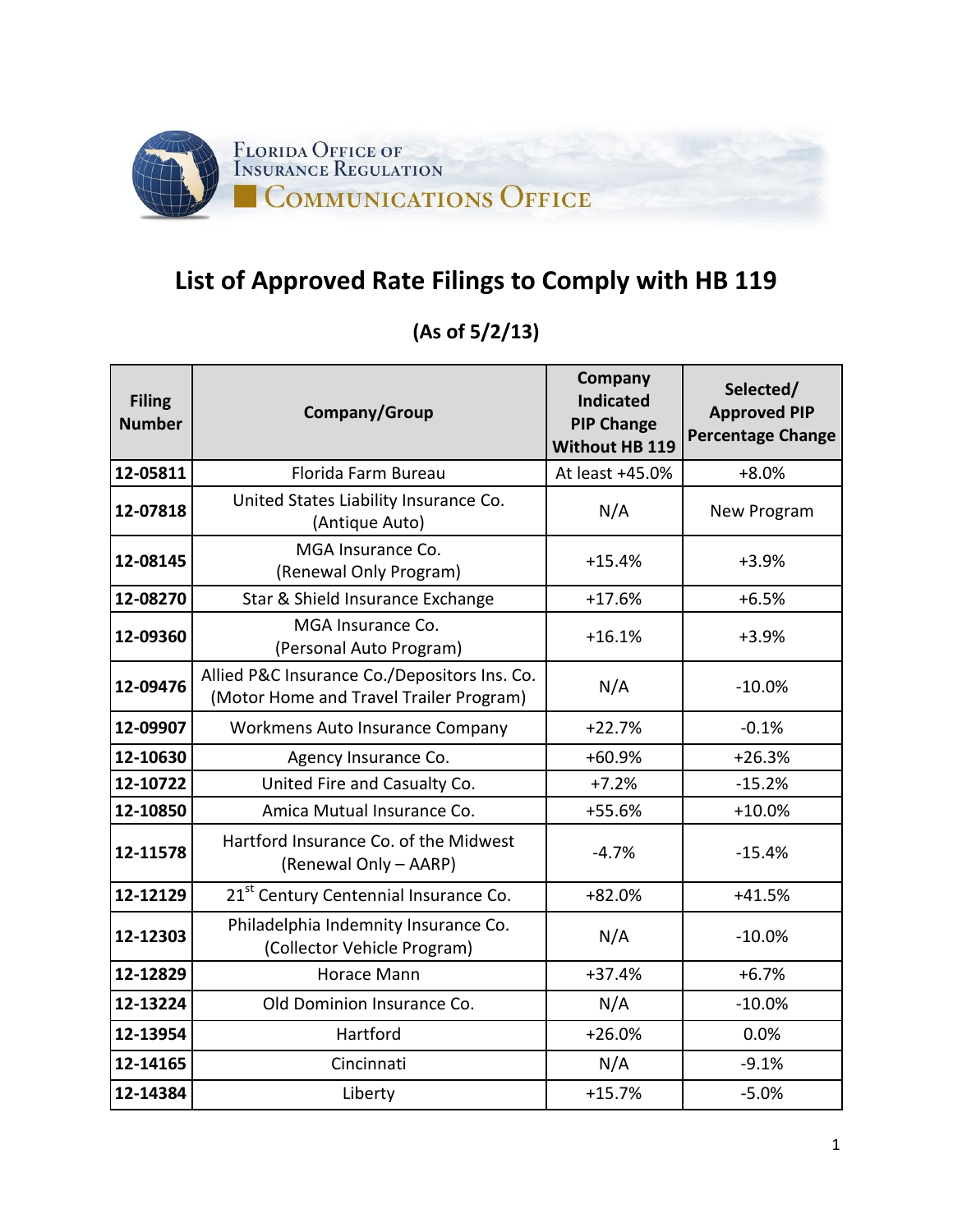| <b>Filing</b><br><b>Number</b> | Company/Group                                                                                                                                                             | Company<br><b>Indicated</b><br><b>PIP Change</b><br><b>Without HB 119</b> | Selected/<br><b>Approved PIP</b><br><b>Percentage Change</b> |
|--------------------------------|---------------------------------------------------------------------------------------------------------------------------------------------------------------------------|---------------------------------------------------------------------------|--------------------------------------------------------------|
| 12-14448<br>12-17928           | Chubb                                                                                                                                                                     | $+17.6%$                                                                  | 0.0%                                                         |
| 12-14539                       | First Floridian Auto and Home Insurance<br>Co./Travelers Indemnity Co. of America<br>(Level 1 Program)                                                                    | +39.5%                                                                    | $+15.8%$                                                     |
| 12-14540                       | <b>Travelers</b><br>(FAH Affinity Standard Program)                                                                                                                       | $+33.2%$                                                                  | $+10.3%$                                                     |
| 12-14660                       | Safeco Insurance Co. of IL                                                                                                                                                | $+41.6%$                                                                  | 0.0%                                                         |
| 12-14695                       | Twin City Fire Insurance Co.<br>(Legacy Program)                                                                                                                          | $-0.9%$                                                                   | $-11.0%$                                                     |
| 12-14803                       | Essentia Insurance Co.<br>(Classic Cars Program)                                                                                                                          | $+64.8%$                                                                  | $+14.4%$                                                     |
| 12-14858                       | Direct General Insurance Co.                                                                                                                                              | $+15.5%$                                                                  | $-2.5%$                                                      |
| 12-14896                       | Star Casualty Insurance Co.                                                                                                                                               | $+9.2%$                                                                   | $-1.0%$                                                      |
| 12-15011                       | Assurance America Insurance Co.                                                                                                                                           | $+28.3%$                                                                  | 0.0%                                                         |
|                                | 12-15077 LM General Insurance Co./LM Insurance Corp.                                                                                                                      | $+15.7%$                                                                  | $-5.0%$                                                      |
| 12-15078                       | The Responsive Auto Insurance Co.                                                                                                                                         | $+25.1%$                                                                  | $+2.0%$                                                      |
| 12-15129                       | Ocean Harbor Casualty Insurance Co.                                                                                                                                       | $+40%$                                                                    | $+15.6%$                                                     |
| 12-15149                       | California Casualty Insurance Co.                                                                                                                                         | $+51.0%$                                                                  | 0.0%                                                         |
| 12-15244                       | Federated National Insurance Co.                                                                                                                                          | $+72.0%$                                                                  | $+22.6%$                                                     |
| 12-15329                       | American Colonial Insurance Co.                                                                                                                                           | $+53.3%$                                                                  | $+15.0%$                                                     |
| 12-15386                       | United Automobile Insurance Co.                                                                                                                                           | +39.5%                                                                    | $+18.3%$                                                     |
| 12-15357                       | American Bankers Insurance Co. of FL<br>(Antique Auto Program)<br>*Note: The approved PIP premiums range from<br>$ 56-\$16$ based on the number of cars and<br>deductible | +253.9%                                                                   | +100.0%*                                                     |
| 12-15389                       | American Southern Home Insurance Co.<br>(Collector Vehicle Program)                                                                                                       | +33.5%                                                                    | 0.0%                                                         |
| 12-15600                       | Star Casualty Insurance Co.<br>(Galaxy Auto Program)                                                                                                                      | N/A                                                                       | $-7.0%$                                                      |
| 12-15630                       | Hallmark Insurance Co.                                                                                                                                                    | N/A                                                                       | $-10.0%$                                                     |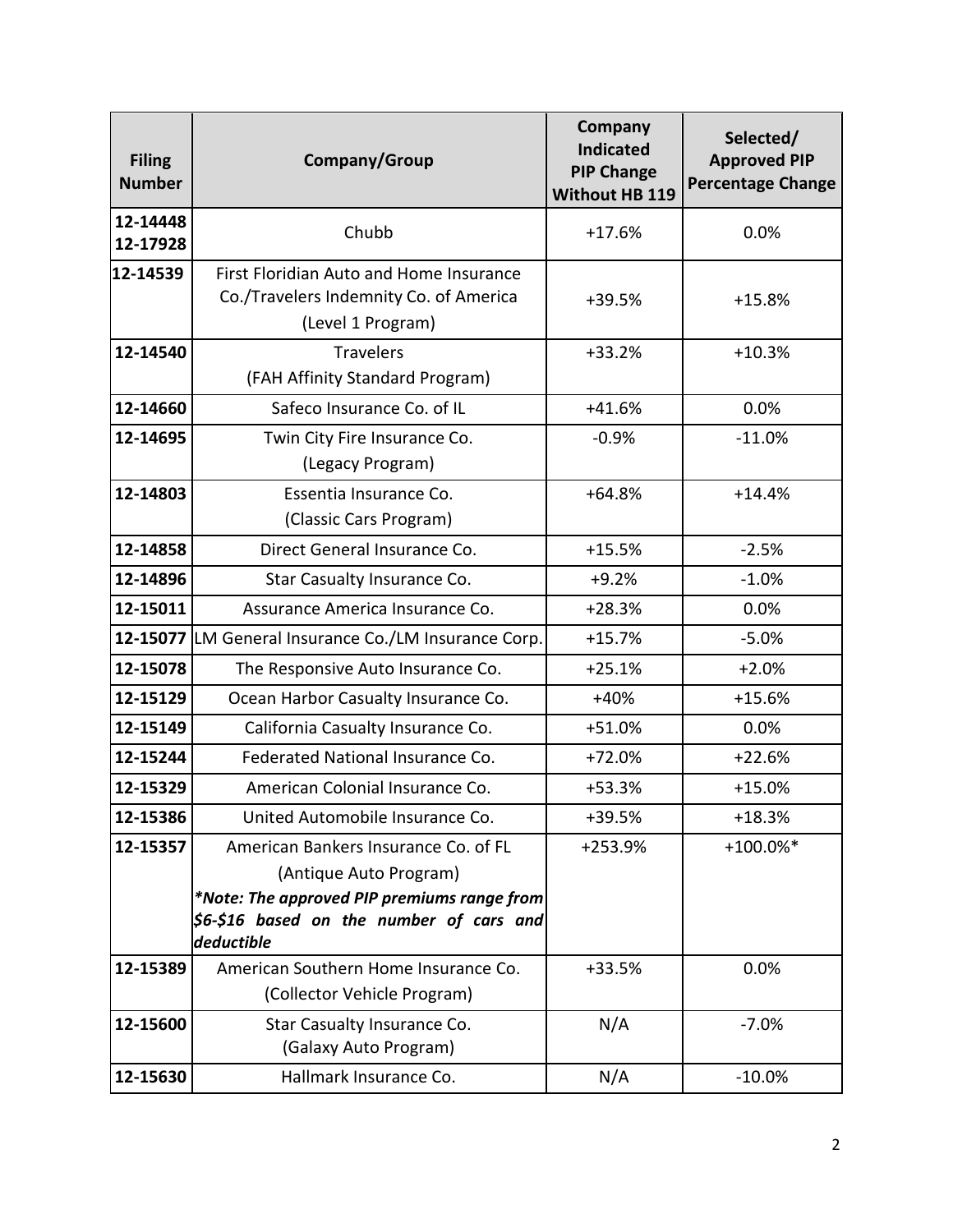| <b>Filing</b><br><b>Number</b> | Company/Group                                                | Company<br><b>Indicated</b><br><b>PIP Change</b><br><b>Without HB 119</b>    | Selected/<br><b>Approved PIP</b><br><b>Percentage Change</b> |
|--------------------------------|--------------------------------------------------------------|------------------------------------------------------------------------------|--------------------------------------------------------------|
| 12-15661                       | <b>USAA</b>                                                  | N/A                                                                          | $-10.0%$                                                     |
| 12-15707                       | Esurance Property & Casualty Insurance Co.                   | +126.0%                                                                      | 0.0%                                                         |
| 12-15711                       | <b>State Farm</b>                                            | $+22.0%$                                                                     | $+7.9%$                                                      |
| 12-15734                       | IDS Property Casualty Insurance Co.                          | $+10.9%$                                                                     | $-10.0%$                                                     |
| 12-15788                       | Peachtree Casualty Insurance Co.                             | $+27.9%$                                                                     | 0.0%                                                         |
| 12-15812                       | Progressive Express Insurance Co.                            | $+17.0%$                                                                     | $-1.2%$                                                      |
| 12-15813                       | Progressive Select Insurance Co.<br>(Personal Auto Program)  | N/A                                                                          | $-10.0%$                                                     |
| 12-15814                       | Progressive American Insurance Co.                           | N/A                                                                          | $-10.0%$                                                     |
| 12-15816                       | Artisan and Truckers Casualty Co.                            | $+42.0%$                                                                     | $+23.0%$                                                     |
| 12-15817                       | Allmerica Financial Benefit Insurance Co.                    | $+5.3%$                                                                      | $-10.0%$                                                     |
| 12-15837                       | Occidental Fire and Casualty Co. of NC                       | $+54.4%$                                                                     | 0.0%                                                         |
| 12-15845                       | Auto Club South Insurance Co.                                | $+23.3%$                                                                     | 0.0%                                                         |
| 12-15847                       | Auto Club Insurance Co. of FL                                | N/A                                                                          | $-10.0%$                                                     |
| 12-15883                       | Hanover                                                      | $-3.7%$                                                                      | $-9.9%$                                                      |
| 12-15904                       | American Reliable Insurance Co.                              | $+22.7%$                                                                     | 0.0%                                                         |
|                                | (Antique & Collectible Car Program)                          |                                                                              |                                                              |
| 12-15914                       | Ace Insurance Co. of the Midwest                             | N/A                                                                          | $-10.3%$                                                     |
| 12-15917                       | Merastar Insurance Co.                                       | $+12.6%$                                                                     | 0.0%                                                         |
| 12-15922                       | <b>GEICO</b>                                                 | $+16.4%$                                                                     | $-10.0%$                                                     |
| 12-15928                       | Federated National Insurance Co.<br>(Tiered Program)         | $N/A$ – Program no longer writing new<br>or renewal business as of 10/1/2012 |                                                              |
| 12-15930                       | Federated National Insurance Co.<br>(Personal Auto Program)  | N/A - Program no longer writing new<br>or renewal business as of 10/1/2012   |                                                              |
| 12-15931                       | Federated National Insurance Co.<br>(PPA Program)            | N/A - Program no longer writing new<br>or renewal business as of 10/1/2012   |                                                              |
| 12-15932                       | American Security Insurance Co.                              | N/A                                                                          | $-11.8%$                                                     |
| 12-15933                       | Safeco Insurance Co. of IL<br>(Classic Car Program)          | N/A                                                                          | $-10.0%$                                                     |
| 12-15935                       | Safeco Insurance Co. of IL<br>(Recreational Vehicle Program) | N/A                                                                          | $-10.0%$                                                     |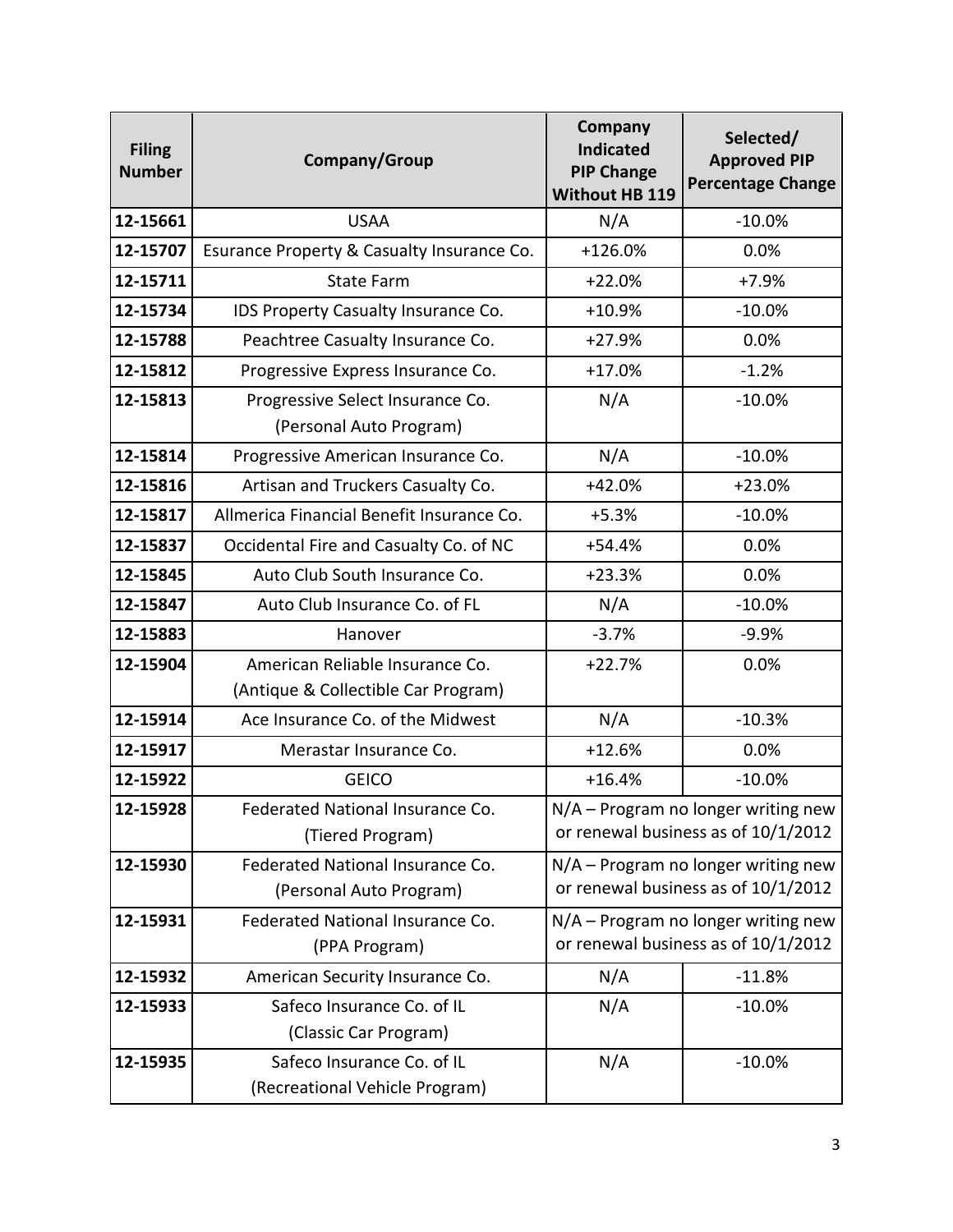| <b>Filing</b><br><b>Number</b> | Company/Group                                                                  | <b>Company</b><br><b>Indicated</b><br><b>PIP Change</b><br><b>Without HB 119</b> | Selected/<br><b>Approved PIP</b><br><b>Percentage Change</b> |
|--------------------------------|--------------------------------------------------------------------------------|----------------------------------------------------------------------------------|--------------------------------------------------------------|
| 12-15954                       | Imperial Fire and Casualty Insurance Co.                                       | $+14.5%$                                                                         | $-3.0%$                                                      |
| 12-15959                       | Titan/Victoria<br>(Victoria General Program)                                   | +38.5%                                                                           | $+10.0%$                                                     |
| 12-15960                       | Titan Insurance Co.<br>(Titan Plus Program)                                    | +39.5%                                                                           | $+15.0%$                                                     |
| 12-15981                       | Unitrin Direct Property & Casualty Co.                                         | $+40.0%$                                                                         | $+9.0%$                                                      |
| 12-15983                       | American Automobile Insurance Co.                                              | $+20.9%$                                                                         | 0.0%                                                         |
| 12-15986                       | Allied Property & Casualty Insurance Co.                                       | $+19.7%$                                                                         | $+3.7%$                                                      |
| 12-15987                       | Depositors Insurance Co                                                        | $+3.9%$                                                                          | $-10.0%$                                                     |
| 12-15988                       | Nationwide Insurance Co. of America                                            | +39.4%                                                                           | $+10.0%$                                                     |
| 12-15999                       | Property & Casualty Insurance Co. of Hartford                                  | $+21.5%$                                                                         | 0.0%                                                         |
| 12-16000                       | Metropolitan                                                                   | $+24.0%$                                                                         | 0.0%                                                         |
| 12-16001                       | GMAC Insurance Co. Online Inc.                                                 | $+25.9%$                                                                         | $+12.0%$                                                     |
| 12-16025                       | Travelers Commercial Insurance Co./<br>Travelers Home and Marine Insurance Co. | +54.9%                                                                           | $+8.5%$                                                      |
| 12-16029                       | National General Assurance Co.                                                 | $+14.9%$                                                                         | $-5.0%$                                                      |
| 12-16037                       | Sentinel Insurance Co. Ltd.                                                    | $+14.0%$                                                                         | 0.0%                                                         |
| 12-16047                       | Auto-Owners                                                                    | $+9.4%$                                                                          | $-7.7%$                                                      |
| 12-16051                       | Permanent General Assur. Corp.                                                 | $+18.3%$                                                                         | $-2.9%$                                                      |
| 12-16052                       | Security National Insurance Co.<br>(Select 2.0 Program)                        | $-3.4%$                                                                          | $-13.0%$                                                     |
| 12-16053                       | Bristol West Insurance Co.                                                     | $-2.7%$                                                                          | $-12.4%$                                                     |
| 12-16054                       | Security National Insurance Co.<br>(Basic Program)                             | $-3.4%$                                                                          | $-13.0%$                                                     |
| 12-16060                       | Automobile Ins. Plans Service Office                                           | $+94.4%$                                                                         | $+24.2%$                                                     |
| 12-16064                       | Integon                                                                        | $+35.3%$                                                                         | $+12.0%$                                                     |
| 12-16065                       | Windhaven Insurance Co.                                                        | $+53.1%$                                                                         | $+8.0%$                                                      |
| 12-16075                       | Security National Insurance Co.<br>(Select 1.0 Program)                        | $+4.5%$                                                                          | $-10.0%$                                                     |
| 12-16076                       | Infinity Assurance Insurance Co.                                               | $+17.3%$                                                                         | 0.0%                                                         |
| 12-16077                       | Infinity Indemnity Insurance Co.                                               | $+18.1%$                                                                         | $-3.7%$                                                      |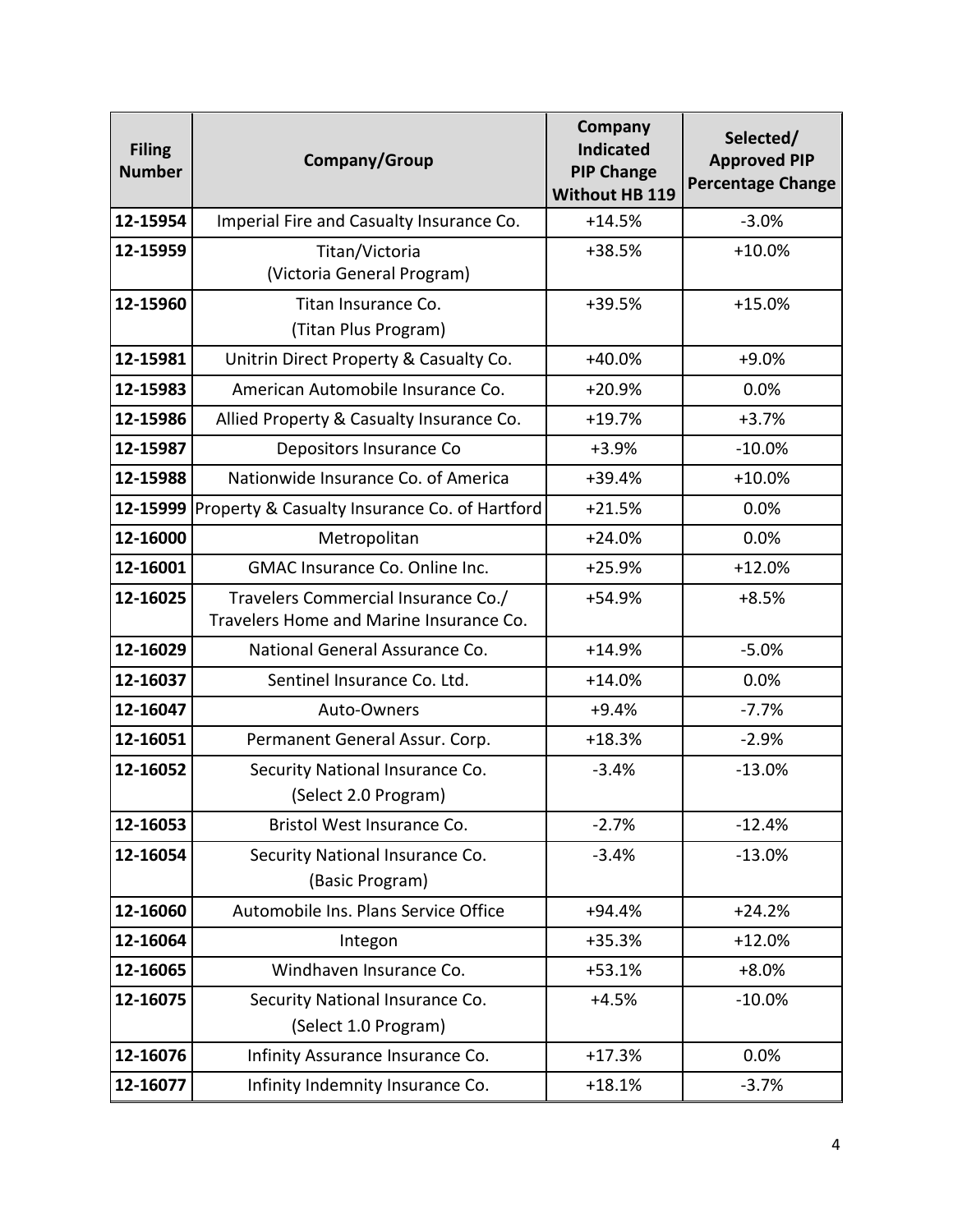| <b>Filing</b><br><b>Number</b> | Company/Group                                                                                                                                                                                                                                                        | Company<br><b>Indicated</b><br><b>PIP Change</b><br><b>Without HB 119</b> | Selected/<br><b>Approved PIP</b><br><b>Percentage Change</b> |
|--------------------------------|----------------------------------------------------------------------------------------------------------------------------------------------------------------------------------------------------------------------------------------------------------------------|---------------------------------------------------------------------------|--------------------------------------------------------------|
| 12-16078                       | Infinity Auto Insurance Co.                                                                                                                                                                                                                                          | $+24.6%$                                                                  | $-2.4%$                                                      |
| 12-16088                       | Infinity Insurance Co.                                                                                                                                                                                                                                               | Not credible                                                              | 0.0%                                                         |
|                                | (Classic Collectors Program)                                                                                                                                                                                                                                         |                                                                           |                                                              |
| 12-16103                       | National Interstate Insurance Co./Triumphe<br>Casualty Co.                                                                                                                                                                                                           | N/A                                                                       | $-10.0%$                                                     |
|                                | (Recreational Vehicle Program)                                                                                                                                                                                                                                       |                                                                           |                                                              |
| 12-16105                       | Equity Insurance Co.                                                                                                                                                                                                                                                 | $+41.2%$                                                                  | $+10.0%$                                                     |
| 12-16108                       | Electric Insurance Co.                                                                                                                                                                                                                                               | $+6.5%$                                                                   | $-10.8%$                                                     |
| 12-16109                       | Windhaven Insurance Co.                                                                                                                                                                                                                                              | Not Credible                                                              | $0.0%*$                                                      |
|                                | *Note: Program had less than one year of<br>experience. The approved PIP premiums were<br>determined as a "me-too" of affiliated<br>company's rates. Change is an increase from<br>current PIP rates, but shown as zero since<br>there is not a full year of premium |                                                                           |                                                              |
| 12-16113<br>12-19438           | Chartis Property Casualty Co.                                                                                                                                                                                                                                        | $-1.8%$                                                                   | $-10.0%$                                                     |
| 12-16120                       | Fidelity National Insurance Co.                                                                                                                                                                                                                                      | +33.0%                                                                    | $+15.0%$                                                     |
| 12-16126                       | Privilege Underwriters Reciprocal Exchange                                                                                                                                                                                                                           | $+8.4%$                                                                   | 0.0%                                                         |
| 12-16127                       | Western General Insurance Co.                                                                                                                                                                                                                                        | N/A                                                                       | $-10.0%$                                                     |
| 12-16129                       | AGIC Inc.                                                                                                                                                                                                                                                            | N/A                                                                       | $-10.0%$                                                     |
| 12-16131                       | Esurance Insurance Co.                                                                                                                                                                                                                                               | $+53.1%$                                                                  | $+10.0%$                                                     |
| 12-16133                       | Mercury Indemnity Co. of America                                                                                                                                                                                                                                     | $+28.0%$                                                                  | 0.0%                                                         |
| 12-16165                       | Metropolitan General Insurance Co.                                                                                                                                                                                                                                   | $+26.1%$                                                                  | 0.0%                                                         |
| 12-16167                       | Allstate Property & Casualty Insurance Co.<br>(Motor Home Program)                                                                                                                                                                                                   | N/A                                                                       | $-10.0%$                                                     |
| 12-16171                       | Allstate Indemnity Co.                                                                                                                                                                                                                                               | N/A                                                                       | $-10.0%$                                                     |
|                                | (Motor Home Program)                                                                                                                                                                                                                                                 |                                                                           |                                                              |
| 12-16172                       | Mapfre Insurance Co. of Florida                                                                                                                                                                                                                                      | +38.8%                                                                    | $+7.8%$                                                      |
| 12-16174                       | Omni Indemnity Co.                                                                                                                                                                                                                                                   | N/A                                                                       | $-10.0%$                                                     |
| 12-16182                       | Foremost Insurance Co.<br>(Modified Auto Collectors Program)                                                                                                                                                                                                         | N/A                                                                       | $-25.0%$                                                     |
| 12-16183                       | Economy Premier Insurance Co.                                                                                                                                                                                                                                        | $+17.5%$                                                                  | $-6.6%$                                                      |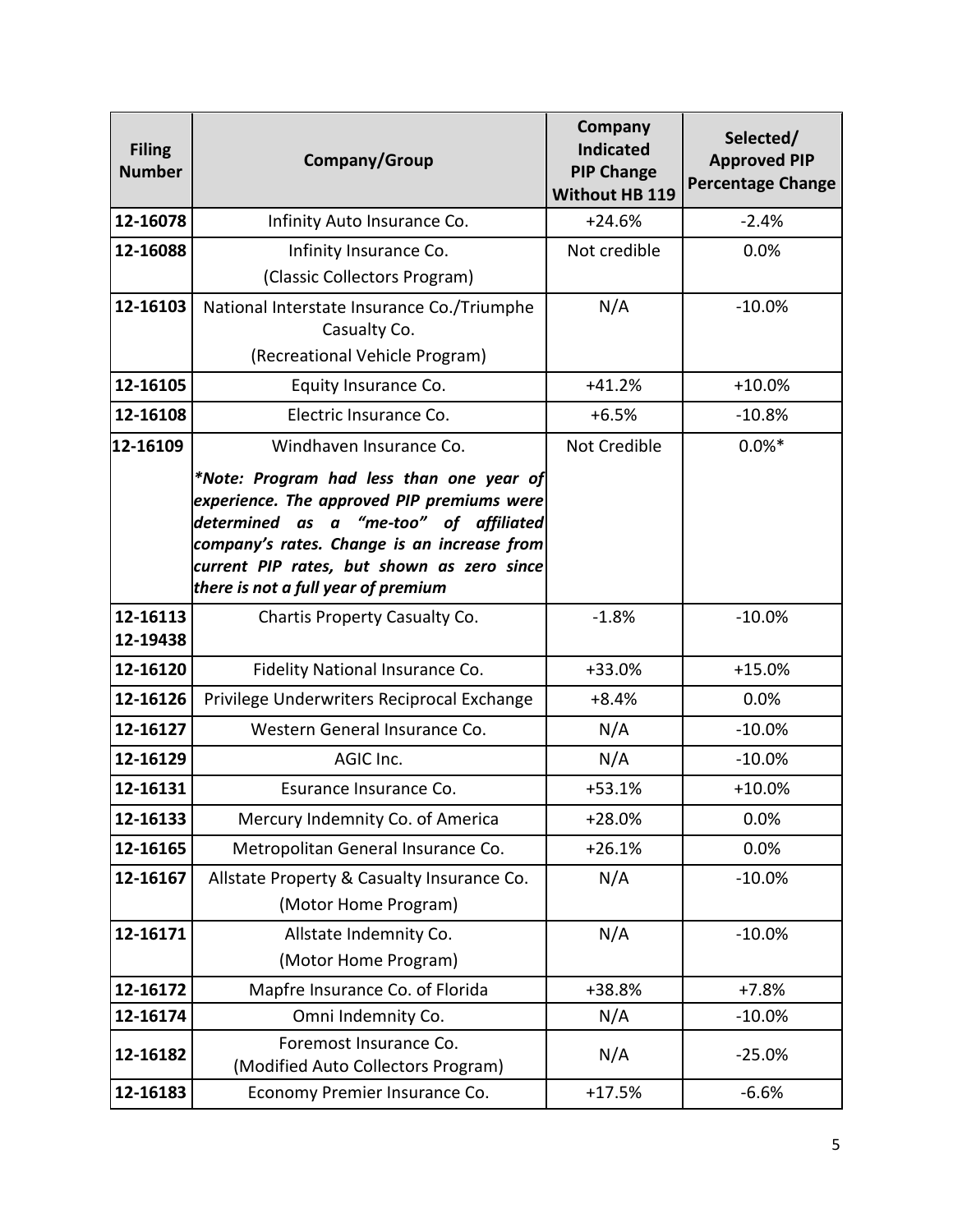| <b>Filing</b><br><b>Number</b> | Company/Group                                                                             | Company<br><b>Indicated</b><br><b>PIP Change</b><br><b>Without HB 119</b> | Selected/<br><b>Approved PIP</b><br><b>Percentage Change</b> |
|--------------------------------|-------------------------------------------------------------------------------------------|---------------------------------------------------------------------------|--------------------------------------------------------------|
| 12-16189                       | Foremost Insurance Co.                                                                    | N/A                                                                       | $-25.0%$                                                     |
|                                | (Motor Home Program)                                                                      |                                                                           |                                                              |
| 12-16195                       | Foremost Insurance Co.                                                                    | N/A                                                                       | $-25.0%$                                                     |
|                                | (Antique and Classic Auto Program)                                                        |                                                                           |                                                              |
| 12-16200                       | Allstate Insurance Co.                                                                    | N/A                                                                       | $-10.0%$                                                     |
| 12-16202                       | Insurance Services Office Incorporated (ISO)                                              | N/A                                                                       | $-10.0%$                                                     |
| 12-16203                       | Allstate Property & Casualty Insurance Co.                                                | $+4.7%$                                                                   | $-10.0%$                                                     |
| 12-16205                       | Dairyland Insurance Co.                                                                   | $+27.3%$                                                                  | $-8.0%$                                                      |
| 12-16206                       | Peak Property and Casualty Insurance Corp.<br>(PIP/PD only Program)                       | $+32.5%$                                                                  | $-2.2%$                                                      |
| 12-16208                       | Allstate Fire and Casualty Insurance Co.                                                  | $+23.5%$                                                                  | 0.0%                                                         |
| 12-16209                       | Peak Property & Casualty Insurance Corp.                                                  | $+13.2%$                                                                  | $-2.0%$                                                      |
| 12-16210                       | Allstate Indemnity Co.                                                                    | N/A                                                                       | $-10.0%$                                                     |
| 12-16212                       | Encompass Indemnity Co.                                                                   | $+42.0%$                                                                  | 0.0%                                                         |
| 12-16214                       | Encompass Floridian Indemnity Co.                                                         | $+12.0%$                                                                  | 0.0%                                                         |
| 12-16216                       | Alpha Property & Casualty Insurance Co.                                                   | $+13.4%$                                                                  | 0.0%                                                         |
| 12-16218                       | Access Insurance Co.                                                                      | N/A                                                                       | $-10.0%$                                                     |
| 12-16219                       | Encompass Floridian Insurance Co.                                                         | $+18.7%$                                                                  | 0.0%                                                         |
| 12-16223                       | Mendota Insurance Co.                                                                     | $+20.6%$                                                                  | $+3.0%$                                                      |
| 12-16225                       | First Acceptance Insurance Co. Inc.<br>(PPA Scored Program)                               | +36.6%                                                                    | $+23.0%$                                                     |
| 12-16226                       | First Acceptance Insurance Co. Inc.<br>(Legacy Program)                                   | $+69.1%$                                                                  | $+40.0%$                                                     |
| 12-16227                       | Kingsway Amigo Insurance Co.                                                              | $+58.7%$                                                                  | $+24.9%$                                                     |
| 12-16228                       | Mendota Insurance Co.                                                                     | $+20.4%$                                                                  | $+3.1%$                                                      |
| 12-16521                       | Progressive American Insurance Co.<br>(Motor Home Program)                                | $-17.7%$                                                                  | $-10.0%$                                                     |
| 12-16538                       | 21 <sup>st</sup> Century                                                                  | N/A                                                                       | $-10.0%$                                                     |
|                                | 12-17506 Companion Property & Casualty Insurance Co.<br>(FL Recreational Vehicle Program) | N/A                                                                       | $-10.0%$                                                     |
|                                | 12-17621 Companion Property & Casualty Insurance Co.<br>(FL Personal Auto Program)        | N/A                                                                       | $-10.0%$                                                     |